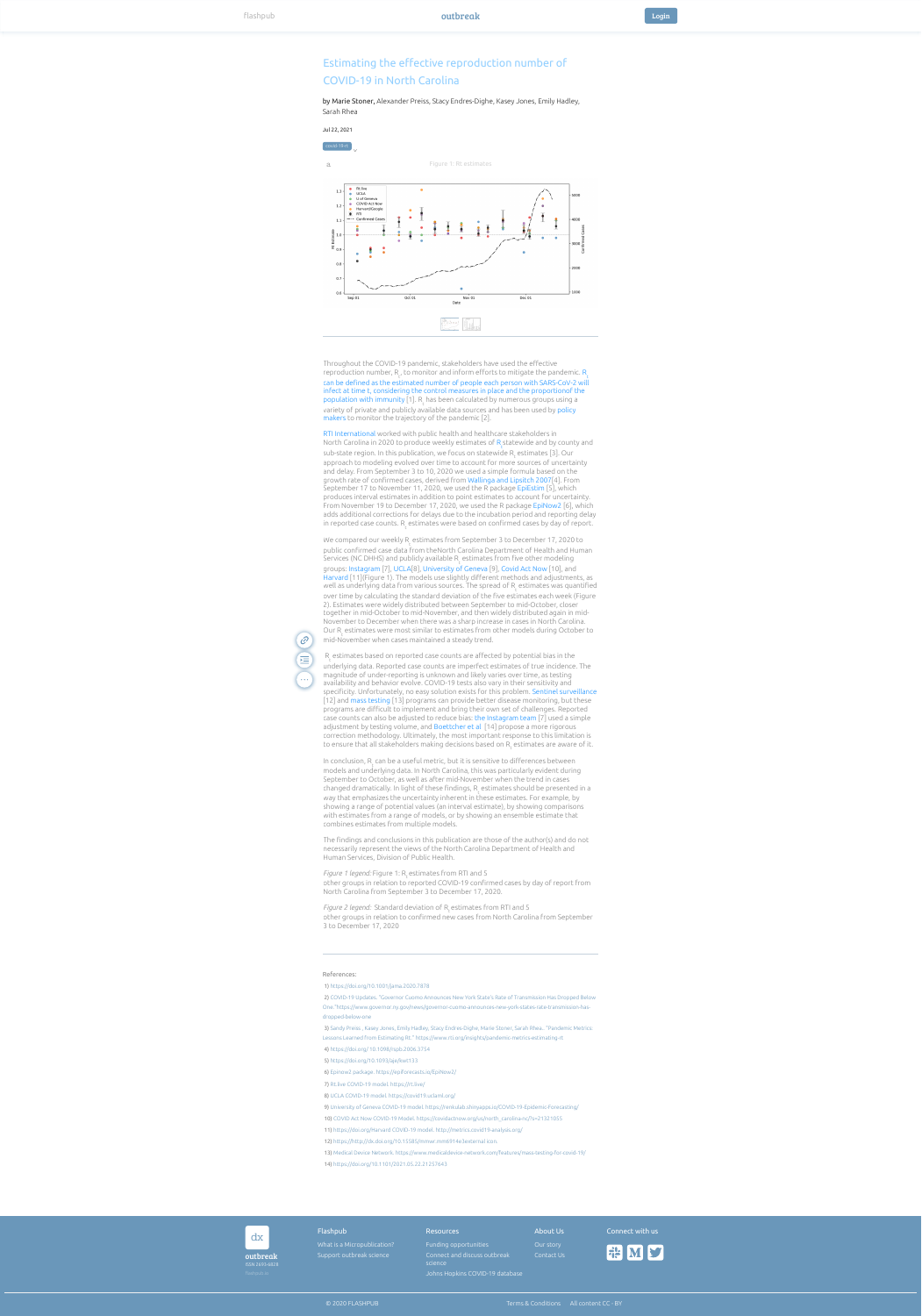Figure 1: Rt estimates



 $\rm{a}$